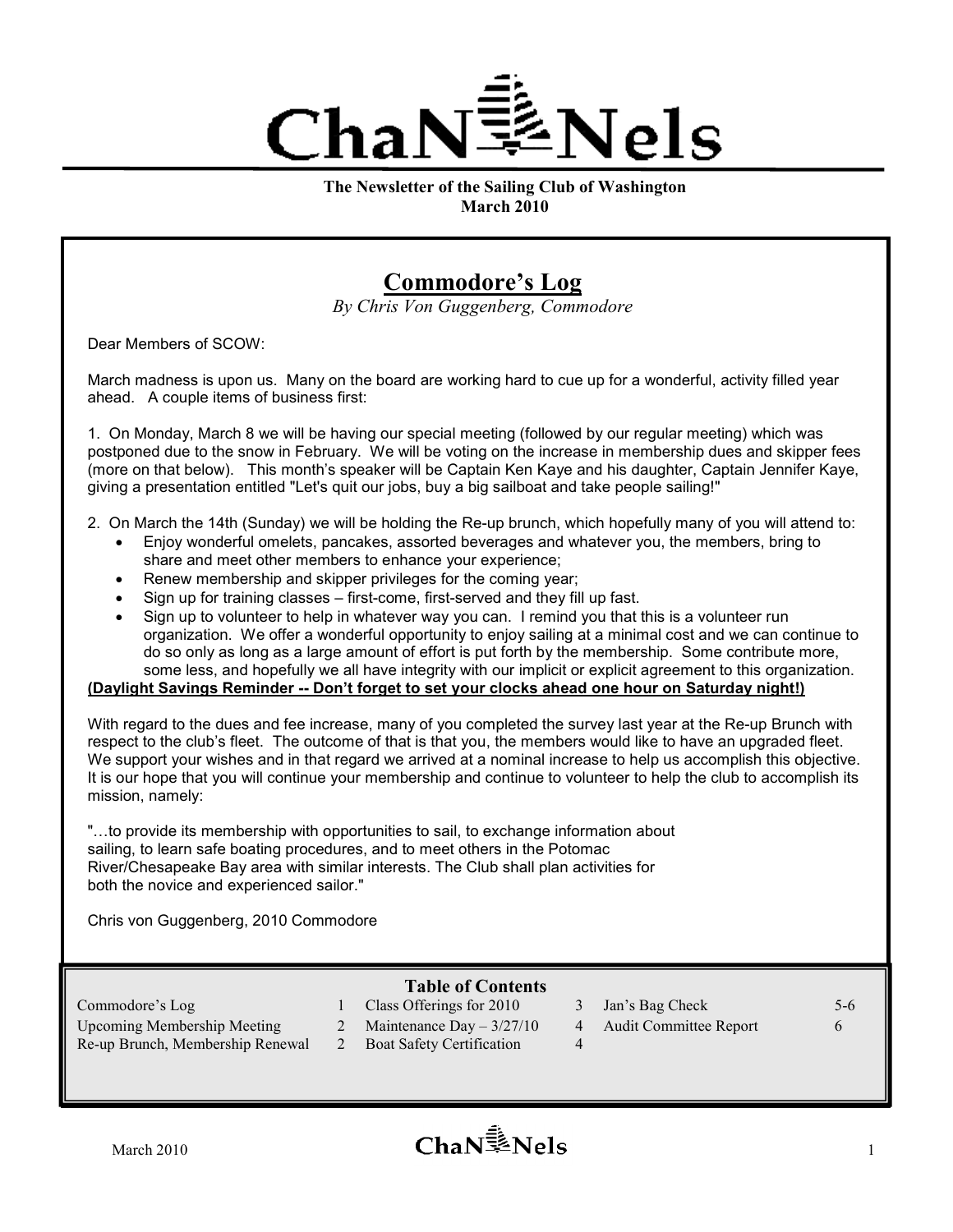Join us at the next Membership Meeting . . .



Come Sail Away General Membership Meeting, March 8th Happy Hour: 6:30pm – 7:30pm (Cheap beer & burgers!) Special Meeting – vote on dues increase: 7:30-7:40pm Business Meeting and Speaker: 7:40pm – 9:00pm

At the Old Town Alexandria American Legion, 400 Cameron Street, Alexandria, Va.

### Speaker: Captain Jennifer Kaye, Schooner Woodwind

#### Topic: "Let's quit our jobs, buy a big sailboat and take people sailing"

How many times have you said this, or known people to say this? Come meet a family who did and are successful at making this American Dream come true. Twin, 74-ft schooners "Woodwind" and "Woodwind II" that sail out of Annapolis are her family's dream come true.

Please let Vice Commodore, Faith Rodell, know if there are other topics that you would like to hear about this year by submitting your request to: vice@scow.org.

# Time to Renew -- SCOW Re-up Brunch, Sunday, March 14

By Vana Nespor

Forget the winter! Embrace the spring and summer to come!! At SCOW's annual Re-up Brunch you can sign-up for amazing courses to sharpen your skills, chip off the rust, or take your first experience aboard.

You CAN become the sailor you've always wanted to be! Sign up for the first time, or renew your membership and skipper privileges. Become a part of this amazing all volunteer sailing and partying obsessed group, The Sailing Club of Washington!

Visit with friends and make new ones, eat great food, drink Mimosas and Bloody Mary's and, most importantly, keep all those resolutions you made to live life to the fullest this season. Make it happen at the Re-up Brunch!!

Don't be left in the cold! Put it in your calendar now! Those that come early get the best choice of courses and dates.

#### Event: SCOW 2010 Re-Up Brunch

Date: Sunday, March 14, 2010, 10AM – 2PM (Don't forget to adjust your clock for daylight savings) Location: The Colonies at McLean, 7681 Provincial Drive, McLean, VA 22102 -- (703) 827-8388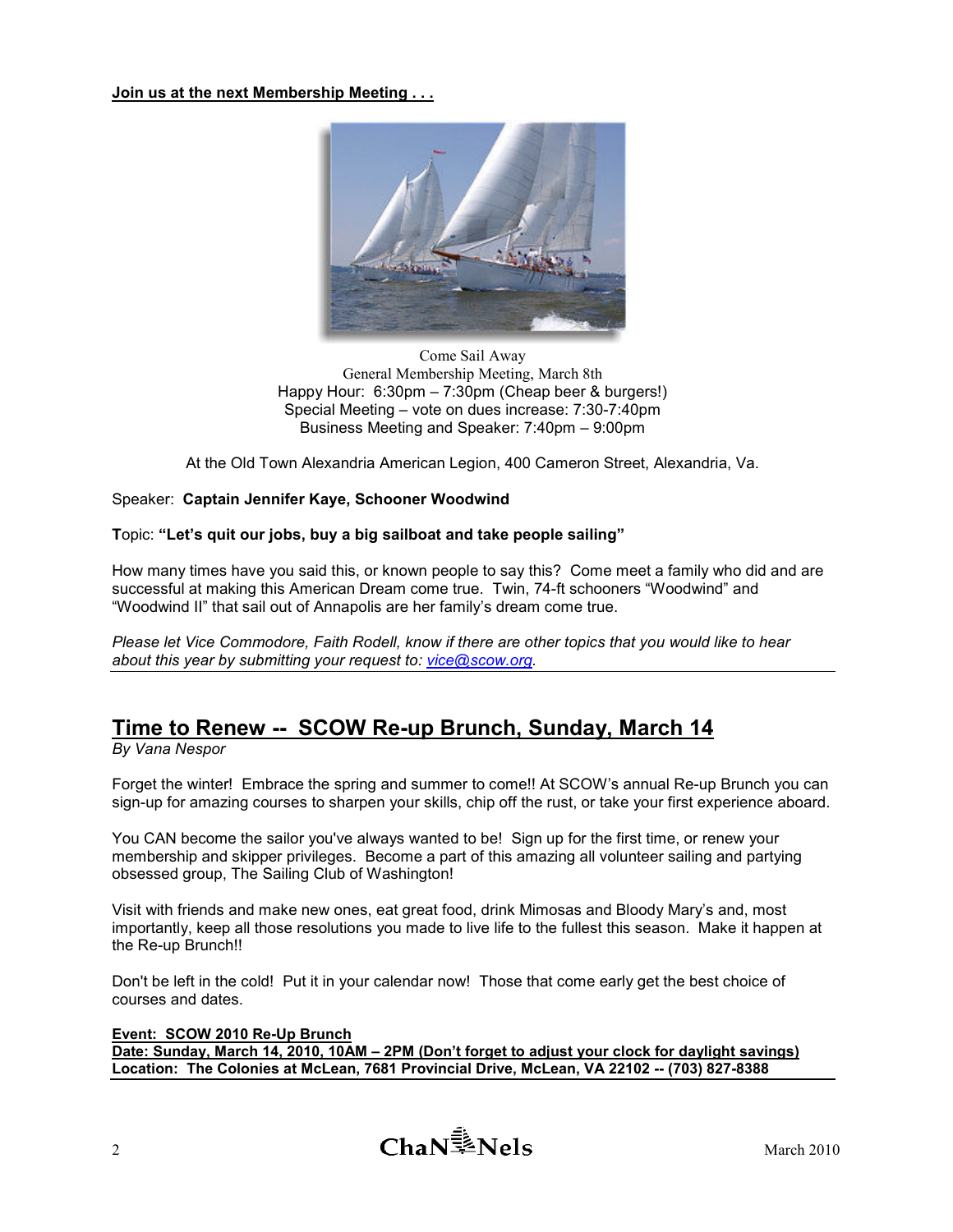# 2010 Class Offerings

By: Seth Allen, Training Director

SCOW will offer the following sailing classes for 2010. Class registration begins on Sunday, March 14 at the Re-Up Brunch:

| COURSE:                                                      | DAY AND TIME:          | DATES:                                 |
|--------------------------------------------------------------|------------------------|----------------------------------------|
|                                                              |                        |                                        |
| <b>Basic Sailing -- Spring</b><br><b>Classroom Sessions:</b> |                        |                                        |
|                                                              | Monday, 7pm to 10pm    | April 12, 19, 26, May 3                |
| <b>Water Sessions:</b>                                       | Sat., Sun., 8am to 4pm | April 17, 18, 24, 25, May 1, 2         |
| Spinnaker                                                    | Saturday, 12pm to 4pm  | <b>May 15</b>                          |
| Cruising -- Spring                                           |                        |                                        |
| Classroom sessions:                                          | Monday, 7pm to 10pm    | May 10, 17                             |
| Water sessions:                                              | Sat., Sun., 8am to 4pm | May 15, 16                             |
|                                                              | Saturday, 5pm to 11pm  | May 22                                 |
|                                                              | Sunday, 8am to 4pm     | May 23                                 |
| <b>Basic Sailing -- Summer</b>                               |                        |                                        |
| <b>Classroom Sessions:</b>                                   | Wednesday, 7pm to 10pm | June 2, 9, 16, 23                      |
| <b>Water Sessions:</b>                                       | Sat., Sun., 8am to 4pm | June 5, 6, 12, 13, 19, 20              |
|                                                              |                        |                                        |
| Capsize $-1st$ Session                                       | Saturday, 9am to 5pm   | July 10                                |
| <b>Cruising -- Summer</b>                                    |                        |                                        |
| Classroom sessions:                                          | Wednesday, 7pm to 10pm | July 14, 21                            |
| Water sessions:                                              | Sat., Sun., 8am to 4pm | July 17, 18                            |
|                                                              | Saturday, 5pm to 11pm  | July 24                                |
|                                                              | Sunday, 8am to 4pm     | July 25                                |
| Capsize $-2^{nd}$ Session                                    | Saturday, 9am to 5pm   | August 21                              |
| <b>Basic Sailing - Fall</b>                                  |                        |                                        |
| Classroom sessions:                                          | Monday 7pm to 10pm     | September 13, 20, 27, October 4        |
| Water sessions:                                              | Sat., Sun., 8am to 4pm | September 18, 19, 25, 26, October 2, 3 |

Requirements: You must be a SCOW member in order to sign up for SCOW sailing courses. The first opportunity to sign up for sailing courses is at the Re-Up Brunch on Sunday, March 14. It is best to get there early, because the courses fill up quickly.

SCOW does not give refunds for course fees. If you sign up for a course and later decide that you cannot take it, you may transfer your spot to another SCOW member, but you may not receive a refund.

You will notice that some of our classes (basic sailing, cruising and capsize) are taught at different times of the year and listed separately. Each of these is a different session of the same course. Each session comprises the complete course, and the course material is identical. It is only necessary to sign up for one session (spring, summer, fall, 1st, 2nd). Do not sign up for more than one session of the same course. We teach various sessions of the same course so that more people may participate.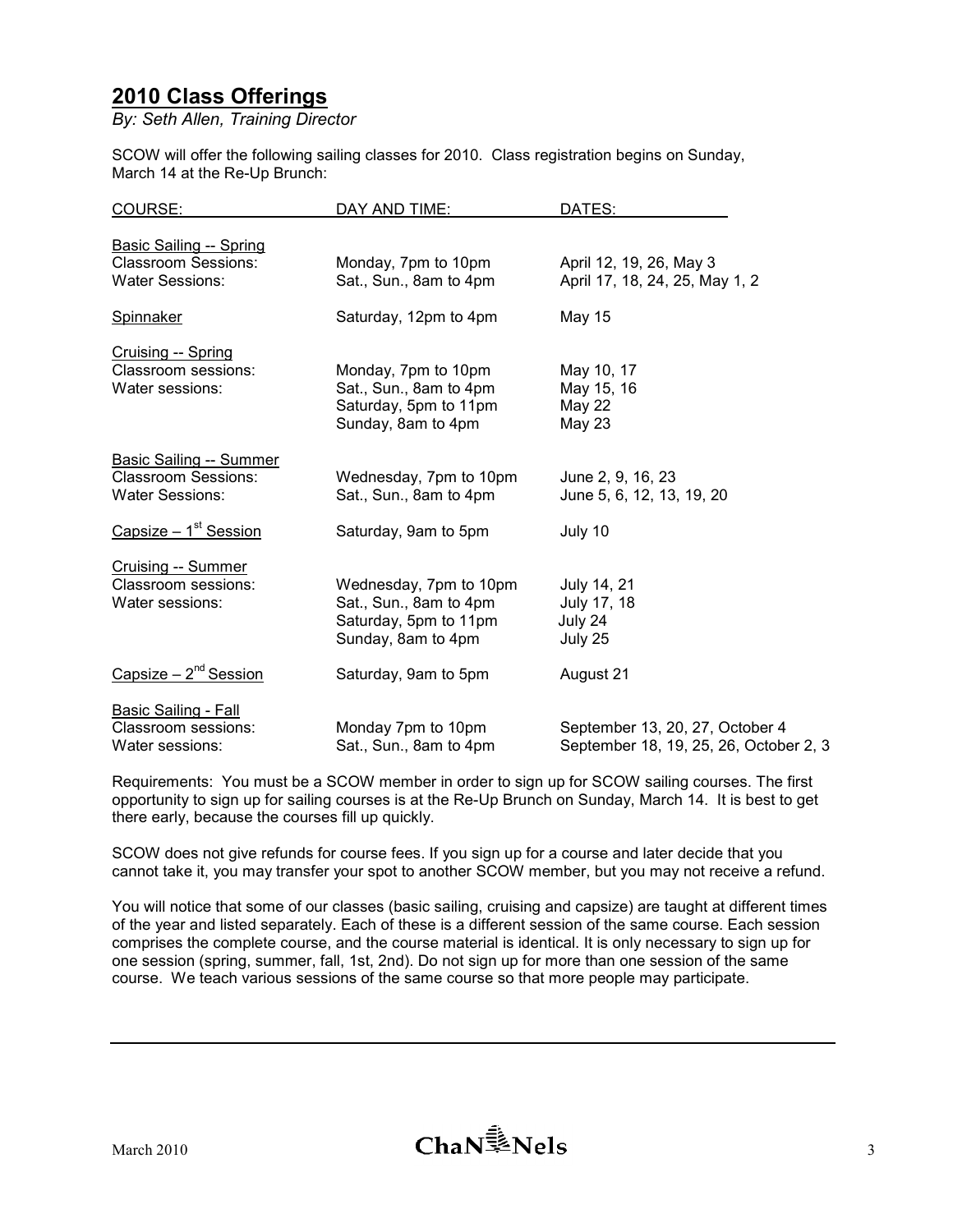# Maintenance Day is Saturday, March 27th

By Mark Hogan, Maintenance Director

Mark your calendar and plan on joining SCOW Skippers, Flying Scot and Cruiser Teams at 10 AM on Saturday, March 27th in preparing the SCOW fleet for spring sailing. All SCOW members are encouraged to make every effort to attend and lend a hand.

We are currently identifying repair tasks and upgrades to the fleet based on member suggestions. Shortly we will be ordering parts and supplies in preparation for Maintenance Day so help us now by submitting suggested upgrades to the SCOW Fleet. Your suggested upgrades to the Flying Scots or to the Cruisers are welcome and should be forwarded as soon as convenient to the Maintenance Director at maintdir@scow.org.

The Club relies exclusively on volunteers to keep the fleet in good shape throughout the year. Those not familiar with maintaining the fleet will learn from those with experience. Whatever level of experience, your participation will be most appreciated.

A sign-in table will be set up by the cranes at the Washington Sailing Marina. Coffee and bagels will be available to get us started at 10 AM. With your help it should only take a few hours to complete the repairs and upgrades to our fleet.

I look forward to your suggested fleet upgrades as soon as possible and to seeing you on March 27th for Maintenance Day.

Mark Hogan, Maintenance Director







### US Coast Guard Auxiliary Boating Safety Classes At WSM

The U. S. Coast Guard Auxiliary will hold two boating safety classes in the Afterdeck Café at the Washington Sailing Marina in 2010. The Spring class starts on Wednesday, April 21, and the Fall class starts on Wednesday, September 29. Both classes will meet for five Wednesdays from 7:30 P.M. to 9:30 P.M. The cost is \$40.

Graduates receive a boating safety certificate which satisfies SCOW's requirement for skippers to have to operate SCOW boats. For more information and to enroll, contact Ginny Ivin at flotilla22@hotmail.com or by phone at (202) 547-9558.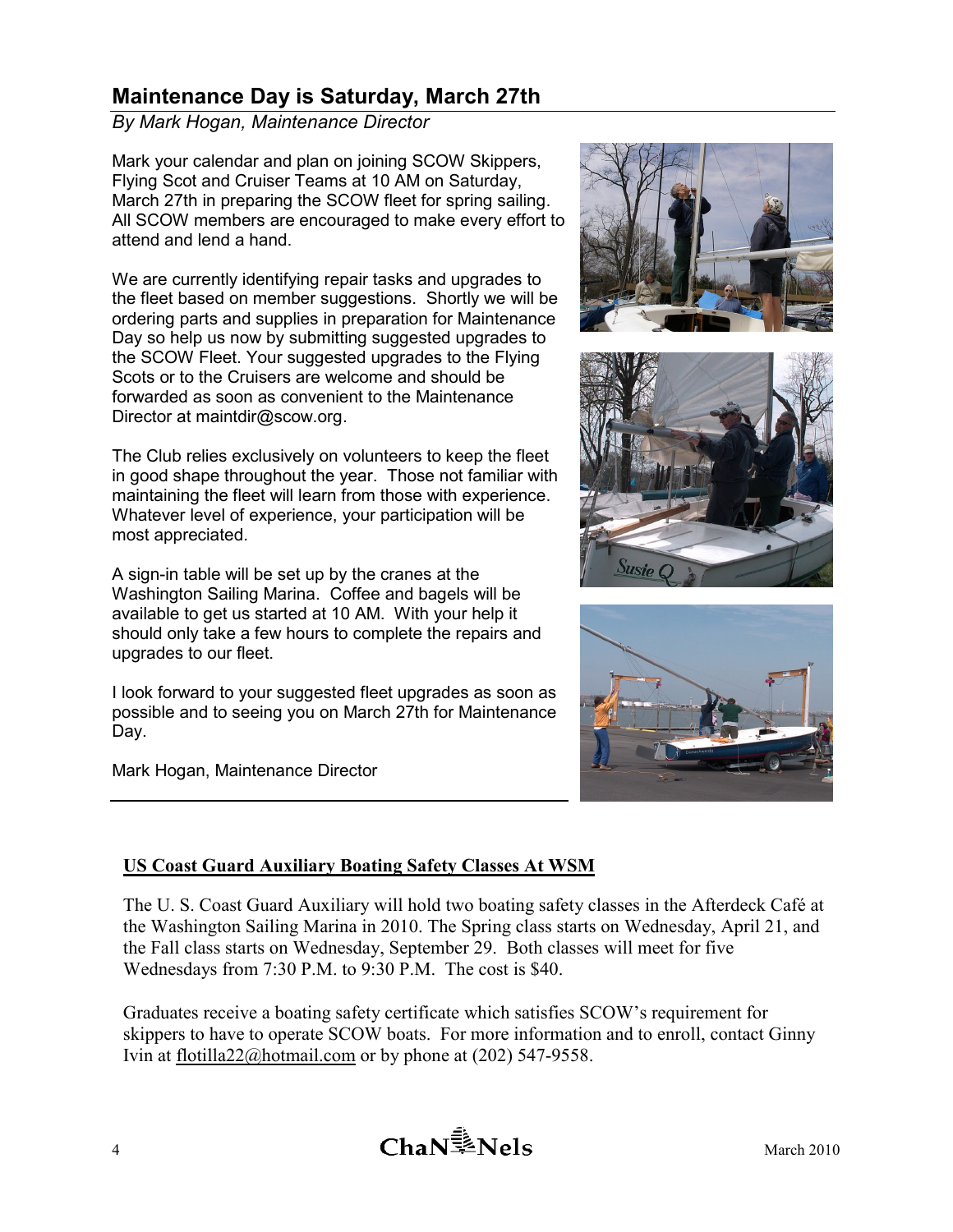# **Jan's Bag Check**

By Jan Earle, SCOW Member

Everyone has items that they feel they must keep with them regardless of what they are doing -- wallet, car keys, cell phone. When sailing, there are other necessary items that you should take with you. So here's a little peek into my sailing bag and a review of SCOW's recommendations for items that you should keep in your sailing kit.

For years I used a simple canvas bag, with my important items wrapped in aluminum foil to protect them from moisture. This was

before the days of plastic bags and zip-lock seals. More recently, I have used a commercial waterproof bag with a roll-up opening (see picture "Jan's Bag" with cell phone for scale). It is



Jan's Bag

a medium size – only 18 by 10 inches – and cost less than \$20. It's plenty big enough to carry my "critical items" plus numerous convenient "luxuries." You can start out with an ordinary zip-lock storage bag in a canvas tote or small backpack, and graduate to a commercial design later, if you wish.

Jan's Bag Check #1 shows the items considered by SCOW to be the absolute minimum sailing kit:

- $\checkmark$  water.
- $\checkmark$  sunscreen,
- a hat, and
- sunglasses.

I recommend also carrying a power bar or hard candies, a large rolled up plastic garbage bag to use as an emergency rain pullover or protection from wind chill, a Flying Scot winch handle (even if you aren't a Scot skipper), high-SPF Chapstick to protect your lips, and a plastic zip-lock bag for your wallet,



Jan's Bag Check #1

your water safety certificate or card, your cell phone, and your car keys. Car keys might be better kept in a zippered or velcroed pants pocket unless you depend on a battery-powered remote control.

I prefer to carry more than just the minimum critical items. I find that including some of the items shown in Jan's Bag Check #2 can make a day on the water much safer and more comfortable. In addition to the above-mentioned plastic zip-lock bag for my personal treasures (like my cell phone), I carry

- o sailing gloves,
- o a hat-keeper,
- o a small Leatherman-style multi-purpose tool,
- $\circ$  about 6 yards of small line,
- $\circ$  a chart of the river,
- o a tidal calendar,
- o some form of insect repellant,
- o After Bite (my favorite treatment for itchy insect bites),
- o a flashlite, and
- o a basic two-way radio.

I also frequently carry a water-repellent windbreaker for protection from sun or rain, an extra bottle of water for that forgetful crewman, a personal PFD with a personal whistle attached, and a cotton bandana. (continued on page 6)



Jan's Bag Check #2

March 2010 **5**  $\mathbf{K}$  **S**  $\mathbf{S}$  **S**  $\mathbf{S}$  **S**  $\mathbf{S}$  **S**  $\mathbf{S}$  **S**  $\mathbf{S}$  **S**  $\mathbf{S}$  **S**  $\mathbf{S}$  **S**  $\mathbf{S}$  **S**  $\mathbf{S}$  **S**  $\mathbf{S}$  **S**  $\mathbf{S}$  **S**  $\mathbf{S}$  **S**  $\mathbf{S}$  **S**  $\mathbf{S}$  **S**  $\mathbf{S}$  **S**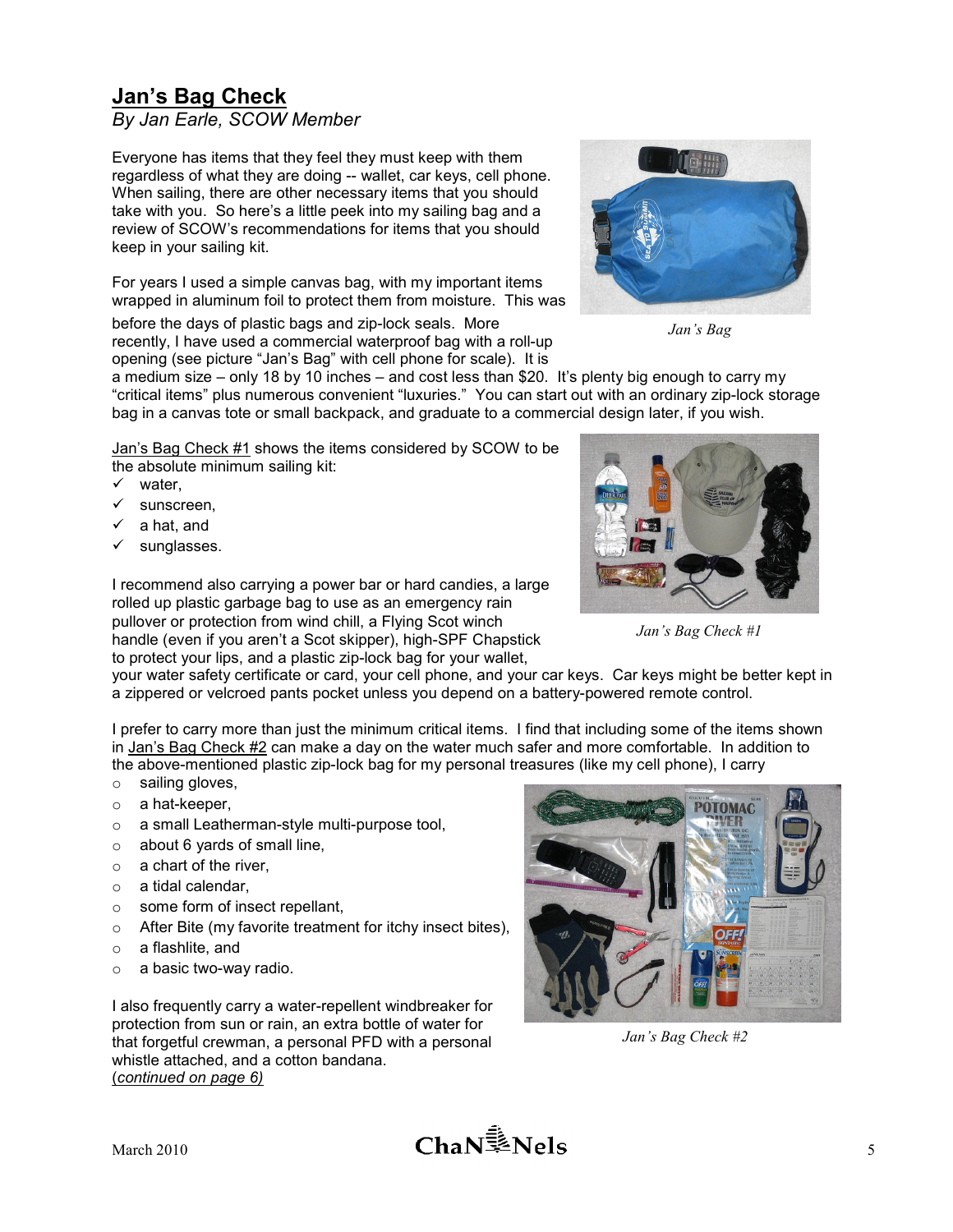### (continued from page 5)

The bandana takes up very little space in my bag or my pocket but it is valuable in multiple situations. I can tie it around my neck to protect me from sunburn.

For extra hot weather, I can wet it and tie it around my neck to keep me cool, or to cool down a sunstroke victim. I can use it as a bandage for unexpected cuts or abrasions, or as a sling for a sprained or injured arm. And I can use it to dry off a wet deck or seats, or even to help with broken rigging.

These items are all appropriate for small boat sailing. However, when sailing on a cruiser, you may wish to take more items like food, personal toiletries, or full body foul weather gear. You'll need a larger canvas bag or nylon gym bag for these extra items and you can just drop your small sailing kit in with the other items. However, remember that weight and baggage should be limited on all boats, so learn to travel as "lightly" as possible.

SCOW maintains a First Aid kit in the Scot locker and on each cruiser, and all well-maintained cruisers carry one, too. However, if you are cursed with clumsiness, like me, you might wish to carry a few bandaids in your bag, too.

Finally, it is always a good idea to keep a few dry clothes, a towel, and a plastic bag in your car during sailing season. If you are caught in an unexpected rain storm or unfortunately find yourself in the river instead of in the boat or on the dock, you'll have something dry to drive home in and something to put your wet items in. You'll be very glad you planned ahead.

Maintaining a basic sailing kit will mark you as a well-prepared sailor and will make your sailing forays memorable by keeping you and your crewmates safe and comfortable.

### Why Is  $A$  Ship Called  $A$  She?

A ship is called a "she" because there is always a great deal of bustle around her; there is usually a gang of men about; she has a waist and stays; it takes a lot of paint to keep her good looking; it is not the initial expense that breaks you, it is the upkeep; she can be all decked out; it takes an experienced man to handle her correctly; and without a man at the helm, she is absolutely uncontrollable. She shows her topsides, hides her bottom and, when coming into port always heads for the buoys.

### SCOW Audit Committee Report

As required by the club's Bylaws, an audit of the 2009 financial records of the Sailing Club of Washington was completed on February 20, 2010. The audit included the review of income and expense statements, balance sheet, bank statements, 2009 tax return, schedule of major club assets (boats, trailers, etc.), insurance coverage, and other items. All receipts and expenditures were properly recorded and categorized.

Past Treasurer Chris Von Guggenberg is commended and should be recognized for his careful and diligent stewardship of the club's finances and financial records during 2009.

SCOW Audit Committee Jack Weaver, Chairman Mary Bashore, Associate Auditor

Got an article idea, photos or other content for a future newsletter? Send an email to the editor, Tom Paquin, at: *channels09@scow.org.*